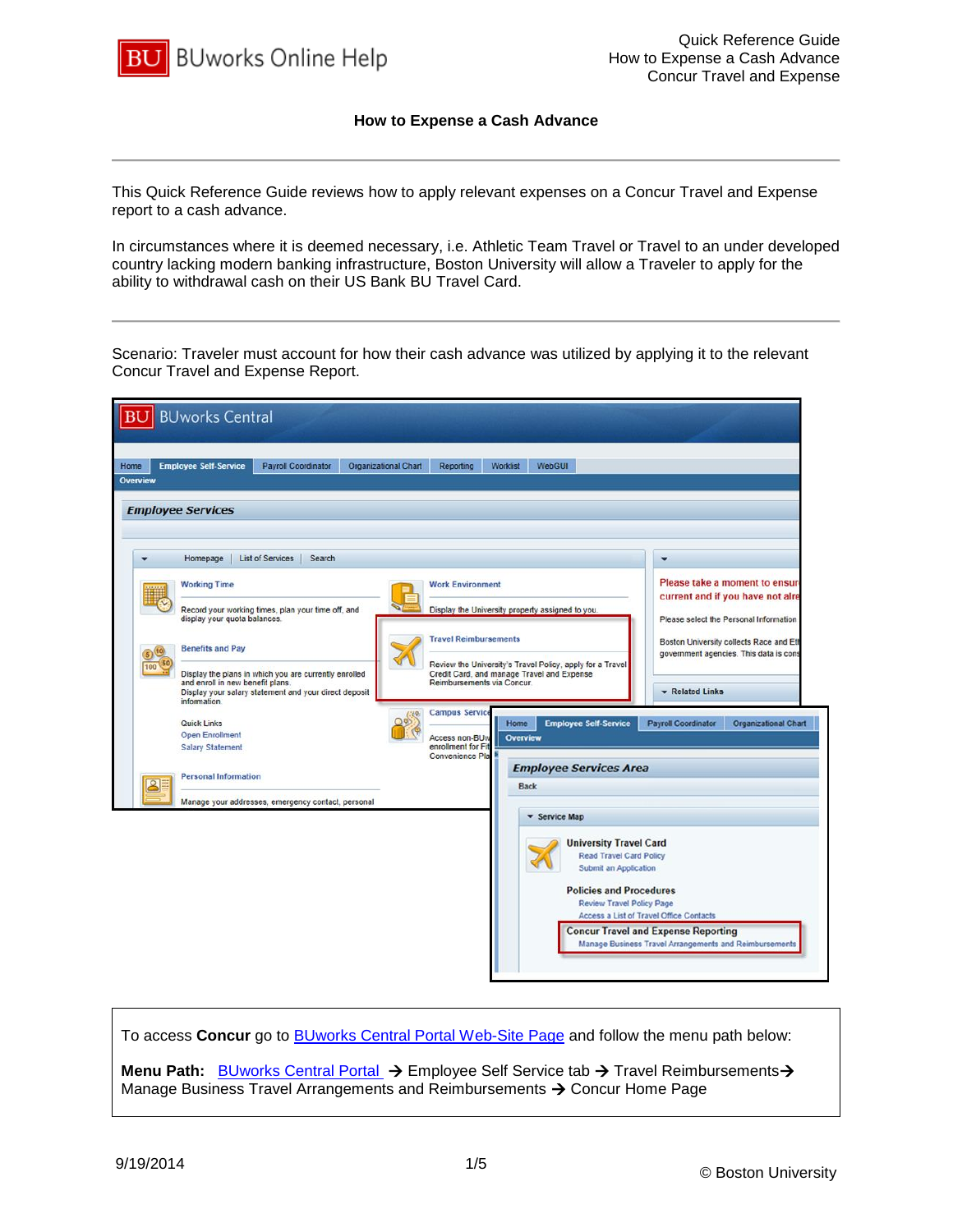

| f            | On the Home tab Concur displays the number of open Cash Advances associated with a profile.                                                                                                              |
|--------------|----------------------------------------------------------------------------------------------------------------------------------------------------------------------------------------------------------|
| 1            | Click on the number to display the Active Cash Advance List.                                                                                                                                             |
|              | Take a Tour $\sim$<br><b>Requests</b><br><b>App Center</b><br>Expense<br>Profile                                                                                                                         |
|              | BOSTON<br>00<br>24<br>07<br>01<br>+<br><b>UNIVERSITY</b><br>Open<br>Available<br>Open<br>Cash<br>New<br>Advances<br><b>Requests</b><br>Expenses<br><b>Reports</b><br>Hello, Traveler                     |
|              |                                                                                                                                                                                                          |
| $\mathbf{2}$ | From this page select the Manage Expenses tab to start an Expense Report                                                                                                                                 |
|              | 2<br>Cash Advance List<br><b>Active Cash Advances</b><br>Ven -<br>Cash Advance Name<br>3 065837 ATM CASH ADV<br>Purpose<br>2<br>le Bala<br>\$242.50<br>\$242.50<br><b>Issued</b><br>05/02/2014<br>342.50 |
| 3            | Click on the Create New Report button to start a new Concur Travel and Expense report                                                                                                                    |
|              | <b>C.</b> CONCUR<br><b>Requests</b><br><b>Expense</b><br><b>App Center</b>                                                                                                                               |
|              | Manage Expenses<br><b>View Transactions</b><br><b>View Cash Advances</b><br><b>Active Reports</b>                                                                                                        |
|              | <b>NOT SUBMITTED</b><br>$\overline{3}$<br><b>Accomodations Quick Card</b><br><b>Create New Report</b><br>\$7,868.30                                                                                      |
|              |                                                                                                                                                                                                          |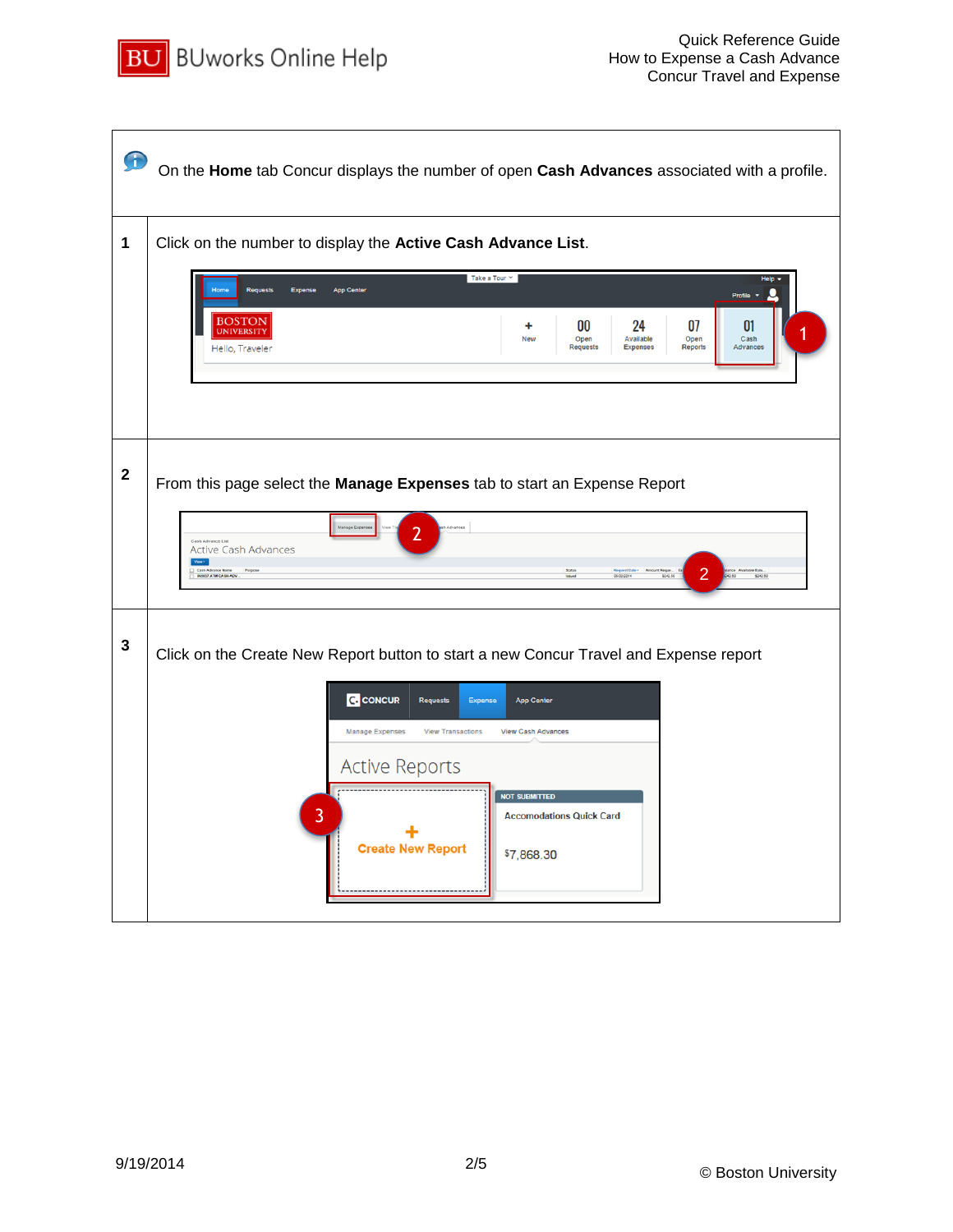

|   |                                                                                         |                                      |                | CONCUR Requests Expense App Center                                                                                      |                                                                           |                                          | Profile $\sim$ $\blacksquare$ |                                       |
|---|-----------------------------------------------------------------------------------------|--------------------------------------|----------------|-------------------------------------------------------------------------------------------------------------------------|---------------------------------------------------------------------------|------------------------------------------|-------------------------------|---------------------------------------|
|   |                                                                                         |                                      |                | Manage Expenses View Transactions View Cash Advances                                                                    |                                                                           |                                          |                               |                                       |
| 4 | Create a New Expense Report<br>Report Header                                            |                                      |                |                                                                                                                         |                                                                           |                                          |                               |                                       |
|   | Report Name<br>Cash Advance OC<br>Does this report charge a<br>grant/sponsored program? | Report Key<br>Traveler Type<br>Group | $\overline{a}$ | Travel Classification<br><b>Trip Purpose</b><br>Athletic Team Travel<br><b>Opmestic</b><br><b>CONTRACTOR</b><br>Comment | Start Date<br>$\Box$<br>$\overline{z}$<br>08/23/2014                      | End Date<br> <br>  08/26/2014<br>$\Box$  | Spousal Travel Included?      | Cost Object<br>00) SERVICE CENTER ADM |
|   | No                                                                                      |                                      |                | Cash Advances                                                                                                           |                                                                           | $\boldsymbol{\times}$                    |                               |                                       |
|   |                                                                                         |                                      |                | <b>And Tash Advance Na</b> Date Issued<br>85837 ATM CAS 08/13/2014                                                      | Foreign Amount Exchange Rate Amount<br>\$242.50<br>1.00000000<br>\$242.50 | Balance<br>\$242.50                      |                               |                                       |
|   |                                                                                         |                                      |                |                                                                                                                         |                                                                           |                                          |                               |                                       |
|   |                                                                                         |                                      |                |                                                                                                                         |                                                                           |                                          |                               |                                       |
|   |                                                                                         |                                      |                |                                                                                                                         |                                                                           |                                          |                               |                                       |
|   |                                                                                         |                                      |                |                                                                                                                         |                                                                           |                                          |                               |                                       |
|   |                                                                                         |                                      |                |                                                                                                                         | $6\phantom{1}6$                                                           |                                          |                               |                                       |
|   |                                                                                         |                                      |                |                                                                                                                         |                                                                           | Assign Cash Advance to Report<br>Next >> |                               |                                       |
|   |                                                                                         |                                      |                |                                                                                                                         |                                                                           |                                          |                               |                                       |
|   |                                                                                         |                                      |                |                                                                                                                         |                                                                           |                                          |                               |                                       |
|   |                                                                                         |                                      |                |                                                                                                                         |                                                                           |                                          |                               |                                       |
|   |                                                                                         |                                      |                |                                                                                                                         |                                                                           |                                          |                               | 5                                     |
|   |                                                                                         |                                      |                |                                                                                                                         |                                                                           |                                          |                               |                                       |

| 4 | Fill out all required fields in the Report Header                                                                                   |
|---|-------------------------------------------------------------------------------------------------------------------------------------|
| 5 | Hit <b>Next</b> button                                                                                                              |
| 6 | <b>Information</b><br>A window will appear prompting the assignment of any available Cash Advance to the newly<br>created report.   |
|   | Select the check box next to the advance to be applied to the Expense Report and click the<br>Assign Cash Advance to Report button. |

| <b>C</b> CONCUR                                                                                                                                                                                                               | Requests<br>Expense<br><b>App Center</b>                                                                                                                                                  |                                                                                                  |                                                                                                                                                                                          | $He$ $p -$<br>Profile $ 2$                                                                                                       |                                         |                      |
|-------------------------------------------------------------------------------------------------------------------------------------------------------------------------------------------------------------------------------|-------------------------------------------------------------------------------------------------------------------------------------------------------------------------------------------|--------------------------------------------------------------------------------------------------|------------------------------------------------------------------------------------------------------------------------------------------------------------------------------------------|----------------------------------------------------------------------------------------------------------------------------------|-----------------------------------------|----------------------|
| Manage Expenses<br>Cash Advance QC                                                                                                                                                                                            | View Transactions<br>View Cash Advances                                                                                                                                                   |                                                                                                  |                                                                                                                                                                                          |                                                                                                                                  | Delete Report                           | <b>Submit Report</b> |
| New Expense   C Quick Expenses   AM Card Char<br>Details *<br>Report<br>Expenses<br>Report Header<br>Expense<br>Date -<br>Totals<br>Adding New Expense<br>Audit Trail<br>6a<br>No Expenses Found<br>Approval Flow<br>Comments | Print / Email +<br>Receipts +<br>ligense<br><b>Series</b><br>Recently Used Expense Types                                                                                                  |                                                                                                  | preate a new expense, click the appropriate expense type below or type the expense type in the field above. To edit an existing expense, click the expense on the left side of the page. |                                                                                                                                  |                                         | Receipt Store        |
| <b>Cash Advances</b><br>Available                                                                                                                                                                                             | Accommodations<br>Expense Types                                                                                                                                                           | <b>Business Meals (Atlendees)</b>                                                                | Office Supplies                                                                                                                                                                          | Parking/Meters                                                                                                                   | Car Rental                              |                      |
| Assigned<br>Allocations<br>Allocations<br><b>Travel Allowances</b><br>New Itinerary<br>Available Itineraries                                                                                                                  | Travel Expenses<br>Accommodations<br><b>Rotel Internet Fees</b><br><b>Rotel Phone/Fax</b><br><i><b><u>ncidentals</u></b></i><br>Jaundry<br>Expenses & Adjustments<br>Miscellaneous Travel | <b>Airline Fees</b><br>Car Rental<br>Fuel<br>Mieage<br>Parking/Meters<br><b>Public Transport</b> | 02. Transportation<br>Train<br>03. Meals<br><b>Business Meals (Attendees)</b><br>Meals (breakfast/lunch/dinner)<br>04. Office Expenses<br>Office Supplies                                | $.05.$ Fees<br>Passports/Visa Fees<br>06. Other<br><b>Books/Periodicals</b><br>Conference Registrations<br>Materials<br>Meetings | $-06$ , Other<br><b>Tips/Gratuities</b> |                      |
|                                                                                                                                                                                                                               | 02. Transportation<br>Airfare                                                                                                                                                             | Taxi<br>Tolls/Road Charges                                                                       | Printing/Photocopying/Stationery<br>05. Fees<br>Currency Exchange Fees                                                                                                                   | Non Reimbursable/Personal Expense<br>Professional Subscriptions/Dues                                                             |                                         |                      |

**6a** | If a report has already been created a cash advance can be added to it by

- Accessing the report,<br>• Clicking on the **Detail**
- Clicking on the **Details** drop down list,
- Selecting the **Available** option under the **Cash Advances** sub heading.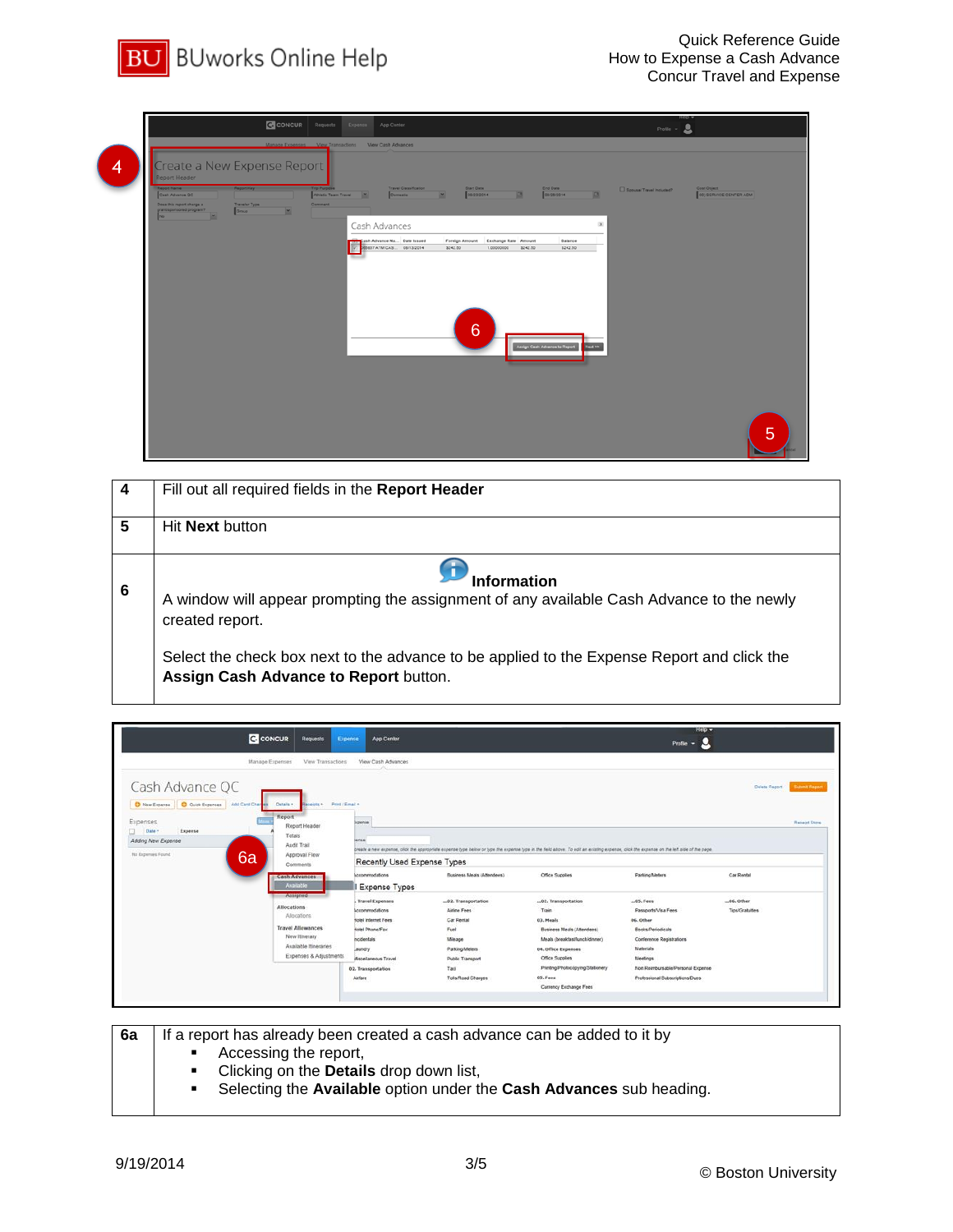



| 9 | If a cash withdrawal made on the US Bank Visa Travel card was completely utilized the<br>Outstanding Advance amount will equal zero                                                                      |
|---|----------------------------------------------------------------------------------------------------------------------------------------------------------------------------------------------------------|
|   | Cash Advance QC                                                                                                                                                                                          |
|   | Quick Expenses Add Card Charges<br>New Expense<br>Details *<br>Receipts *<br>Print                                                                                                                       |
|   | $V$ iew $\cdot$ $46$<br>Expenses<br>Date -<br>Expense<br>Requested<br>Amount<br><b>Adding New Expense</b>                                                                                                |
|   | 08/23/2014<br>\$120.00<br>\$120.00<br>Meals (breakfast/lunch/dinner)<br>Subway, Holmdel, New Jersey<br>00<br>08/23/2014<br>\$122.50<br>\$122.50<br><b>Materials</b><br>Example, Holmdel, New Jersey<br>⋒ |
|   |                                                                                                                                                                                                          |
|   |                                                                                                                                                                                                          |
|   | 9<br>OUTSTANDING ADVANCE<br><b>TOTAL AMOUNT</b><br><b>TOTAL REQUESTED</b><br>\$242.50<br>$$0.00$ $6$<br>\$242.50                                                                                         |